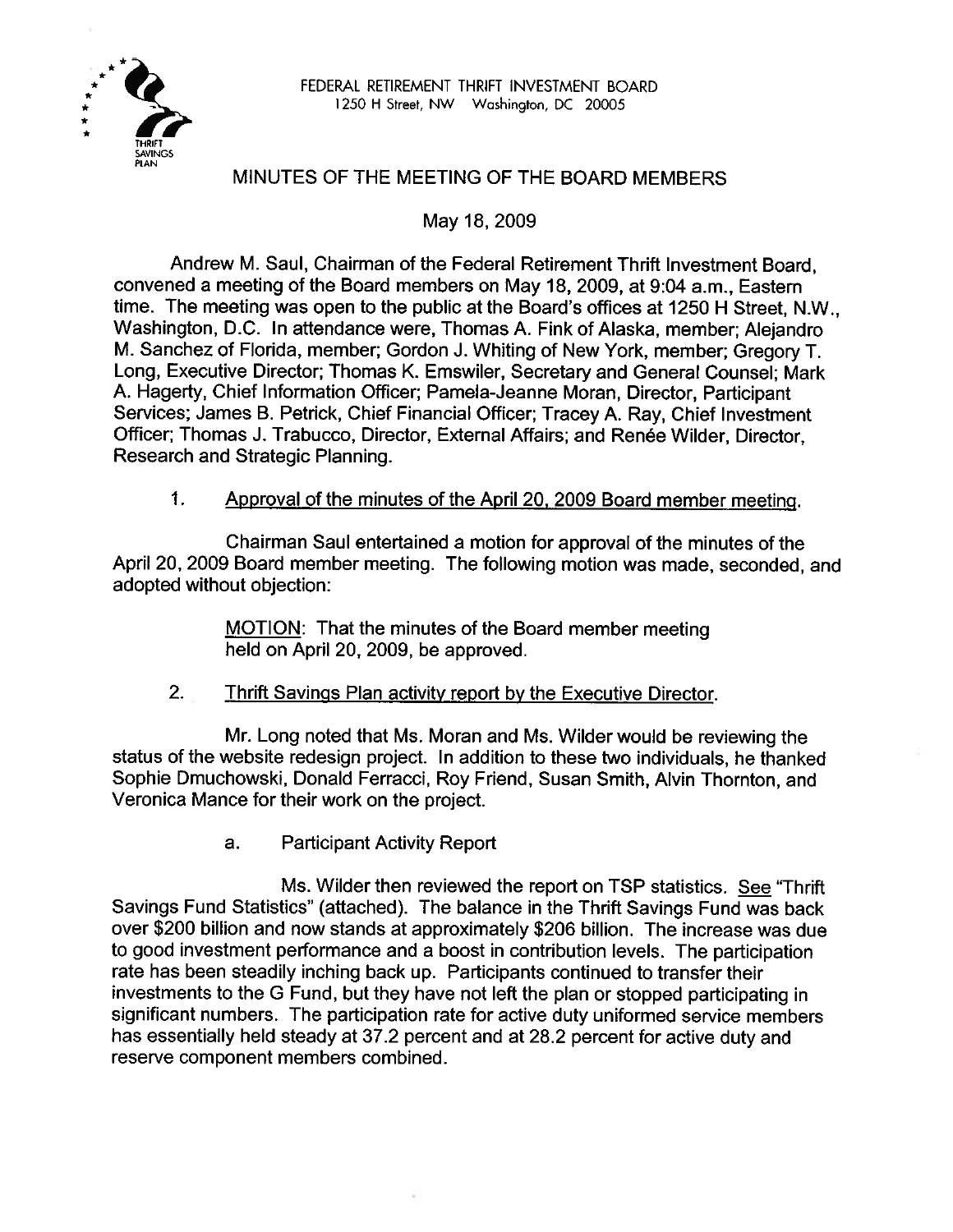Chairman Saul asked why the administrative expense ratio was only 1 basis point. He was told that it did not reflect a full year's expenses and that it was net of forfeitures. He asked what constituted forfeitures and was told that agency automatic (1%) contributions are subiect to a vesting schedule and that employees who are put in the wrong retirement system forfeit agency contributions when they are put in a system that is not eligible to receive agency contributions. Chairman Saul added that even the gross expense ratio of 1 % basis points was small compared to other plans. Mr. Petrick noted that expenses accumulate over the course of the entire calendar year and that we expect the gross expense ratio to be three basis points at the end of the year.

## b. Investment Performance Report

Ms. Ray reviewed the May 8, 2009 memorandum (attached), entitled "April 2009 Performance Review - G, F, C, S, I, and L Funds." March and April were both good months. All the funds, with the exception of the I Fund, closely tracked the indexes. The I Fund had a 70 basis point fair value adjustment at the end of April. The I Fund's tracking error will remain large all year due to a December 31, 2008 fair value adjustment. The small to mid-cap fund closely tracked its index in April but, yearto-date, tracking error remains because of the fund's optimization technique.

The G Fund rate had a nice tick-up due to an increase in long-term rates. The I Fund was up 12 percent in April, the S Fund was up **15** percent, and the C Fund was up 9.5 percent. Both the I Fund and C Fund are up thus far in May. Overall, the market is up 31 percent since its lows. The L Funds showed positive returns in April and, year-to-date, the worst performer, the 2040 Fund, is minus 1.07 percent.

Participants still have over 50 percent of their money allocated to the **G** Fund, but are beginning to reallocate to the equity funds. Mr. Long stated that, even though we have had two good months, it does not mean that the rough ride is over.

Mr. Fink asked about the press reports on Barclays Global Investors (BGI). **Mr.** Long explained that **BG1** was selling its I Shares business. As part of the sale, it had a provision that allowed it to continue to market the I Shares business to other vendors. As a consequence, BGI is in talks to sell the entire business. Mr. Fink asked, if BGI is sold, would we automatically solicit a new investment manager. Mr. Petrick explained that we would not. The TSP's fund manager has been sold twice previously and both resulted in a seamless transition. Chairman Saul stated that we have flexibility because the BGI contract expires in the fall and we can terminate the contract if that should prove necessary. In any event, a change could prove beneficial. He said that Mr. Long and Agency staff must follow this matter closely and protect the participants' investments. Mr. Long remarked that we do have an emergency asset transfer plan as a contingency and that he would keep the Board members advised of any significant developments regarding the potential sale of BGI. Mr. Fink added that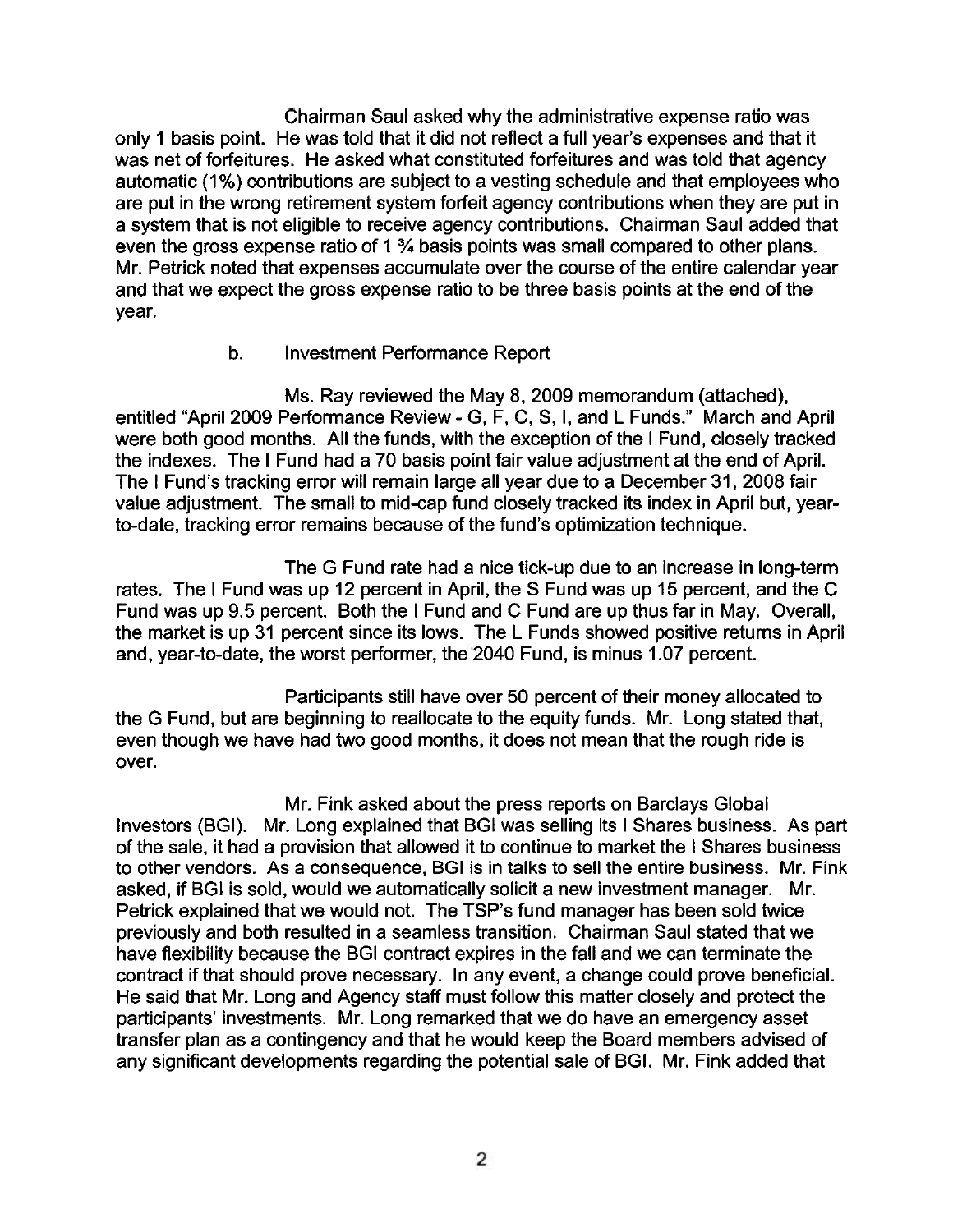he did not see a sale of BGI as presenting significant risks to the TSP. It would be worthwhile to discuss soliciting bids for the contract if BGI is sold.

c. Legislative Report

Mr. Trabucco noted that the Board members had directed him to seek legislation pertaining to spousal accounts, administrative subpoenas, Roth accounts, and to clarify whether Congress intended the Mandatory Victims' Restitution Act to apply to the TSP. He added that, while the Board had decided not to seek legislation that would add a mutual fund window to the TSP, both the Congress and the Administration had expressed interest in such a feature. We do have concerns about the language in the current mutual fund window proposal. A member of the Employee Thrift Advisory Council (ETAC) stated that the language was utterly impractical because, unlike the approach followed by other 401 (k) plans, it would require the Agency to select the investment funds rather than the fund provider. We have discussed an amendment with our oversight committees and they have agreed to our amended language. With this amendment, none of the ETAC members would oppose adding a mutual fund window to the plan, but all wanted the Agency to publish a regulation limiting investment in the mutual fund window to between 20 and 25 percent of a participant's account. Chairman Saul asked whether the legislation would grant the Board such authority and was told that it would. He then asked what the next steps would be in the legislative process. Mr. Trabucco explained that he expected the TSP legislation to be attached to a bill that would give the Food and Drug Administration the authority to regulate tobacco products. The consolidated bill should pass sometime between Memorial Day and the Fourth of July. Mr. Fink asked for ETAC's position on the mutual fund window proposal. Mr. Trabucco said that it was mixed. Some members thought it was a good idea and some were more cautious, because it adds complexity to the plan. The consensus was that the ETAC members would not oppose the legislation because of it, but they all felt strongly there should be a contribution limit. Chairman Saul noted that the Board and the ETAC members were in complete agreement on the proposed TSP legislation.

Mr. Sanchez asked whether any thought had been given to eventually raising the mutual fund window contribution limit. Mr. Trabucco said that it had been discussed. He had assured the ETAC that the Agency would seek its opinion before adjusting the rate and that the ETAC was comfortable with this approach. Chairman Saul asked whether the mutual fund proposal had a required implementation date. Mr. Long said it did not. The legislation would give the Agency the authority to add a mutual fund window but it would not mandate adding a mutual fund window. Chairman Saul stated that we should implement in consultation with ETAC. He was assured that Agency staff would do so and, Mr. Trabucco added, we always give the ETAC an opportunity to comment on our regulations before we formally propose them.

Mr. Long concluded the legislative report by stating that adding these new features to the TSP would require the Agency to add staff and that the Board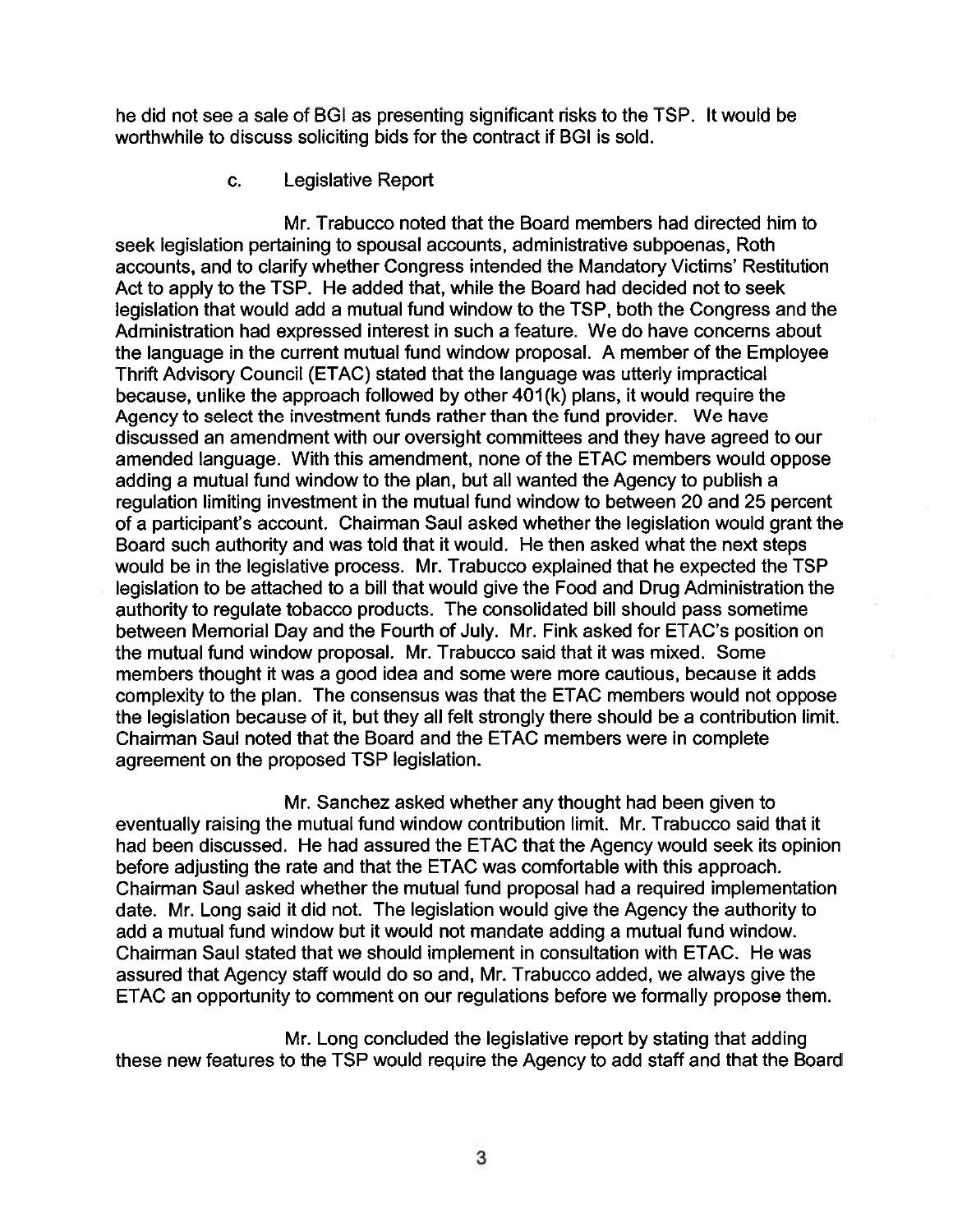could expect such a proposal if the legislation is enacted. Chairman Saul indicated his support of this.

# 3. Web Re-design Proiect.

Mr. Long stated that modernizing the TSP's website had been one of his goals since he was first selected as Executive Director. He referred to a May 8,2009 memorandum entitled "Redesign Effort for the Thrift Savings Plan Web Site" (attached) and pointed out that the website is the principal method used by the Agency to communicate with TSP participants. Last year, we averaged 5,000,000 home page visits per month. The vast majority of our interfund transfers and contribution allocations are done via the web. Ms. Moran led phase one of the project, "Research and Ideas," and Ms. Wilder will lead phase II, "Implementation."

Ms. Moran explained that putting up a new website was a huge undertaking that involved every office in the Agency. She thanked Roy Friend and Susan Smith for their work on the infrastructure.

The current TSP homepage was created in 1997 and has not been significantly revised since then. The new website will have a more contemporary look and feel. You will also be able to log-in from the home page. It will include new sections such as "Life Events" that will enable participants to quickly find information, for example, on military deployment, being a new hire, and the affect of divorce on the TSP rather than having to search for it. It will include quick links to the most popular pages, such as participant statements.

Ms. Wilder said that the new site will reduce the number of clicks required to access information. It will recognize that participants retrieve information in different ways and provide options. It will allow participants to change the size of the text and may include podcast messages from the Executive Director. Mr. Long added that it will take existing information and organize it in a more logical fashion. Enhanced security will be an important feature of the site. Once a participant logs in, the site will identify the participant by name and inform himlher of any pending transactions.

Ms. Moran and Ms. Wilder then reviewed a number of screen shots comparing and contrasting the current website with the redesigned website. Ms. Moran emphasized that, as they have made their revisions, their goal has been to look at the language, consolidate it, and make it clearer. Mr. Long noted that the Agency had used focus groups to identify features participants expected to see and what they expected the features to be called. The site will have a whole new look and feel.

Mr. Whiting asked whether the redesign envisioned adding new features such as Roth accounts or a mutual fund window. Ms. Moran explained that whole design is modular. This will enable Agency staff to build new modules and add them to the website. Mr. Sanchez said that the new site will have a "wow" factor. Everything Ms. Moran and Ms. Wilder had demonstrated shows an amazingly good transformation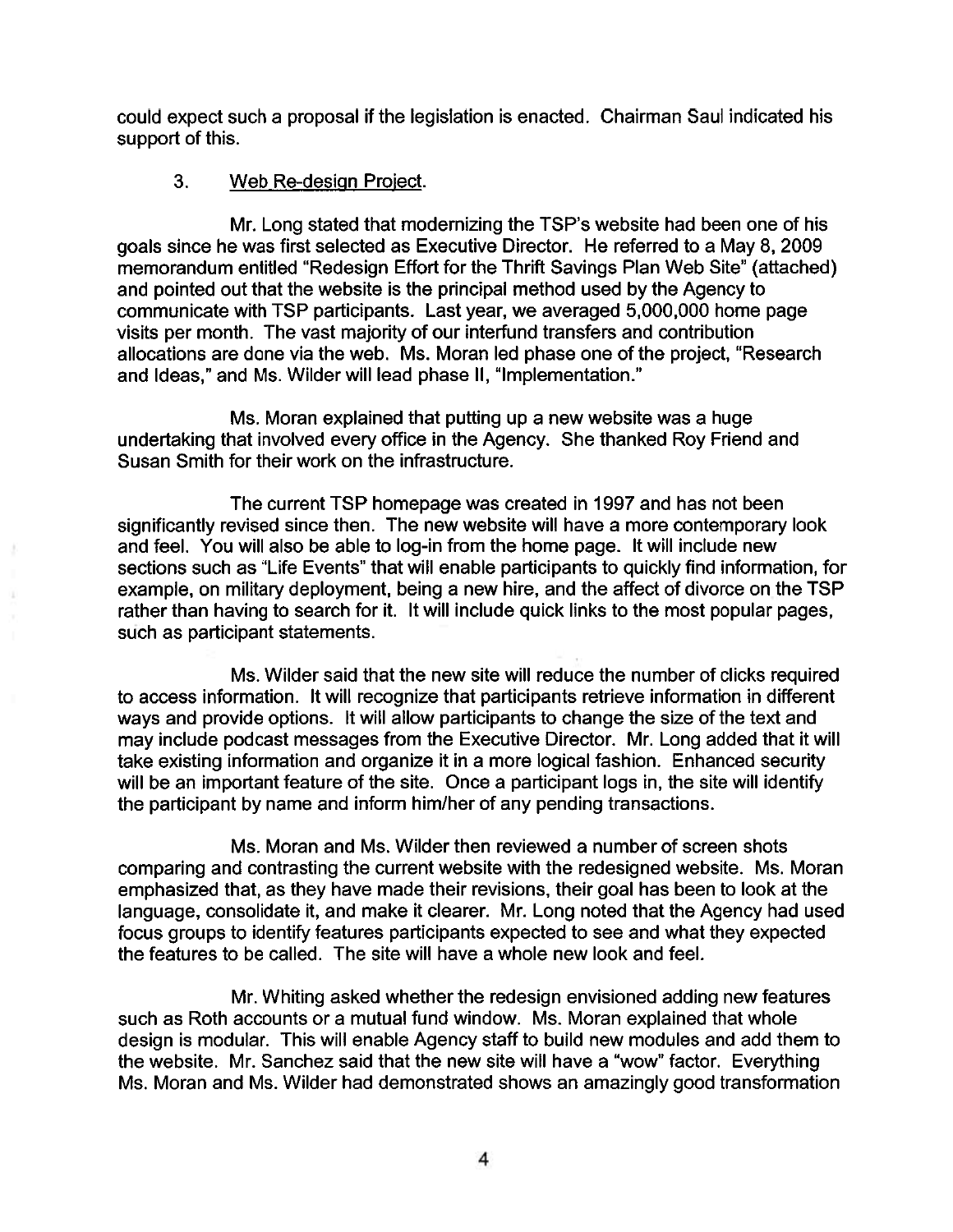from I997 to 2009. Ms. Wilder added that they had changed color schemes to give an easier on the eye feel. The color scheme will also direct participants to important information.

Ms. Moran explained that the new site will use question and answer formats (wizards) to help participants complete forms rather than just fill in forms as is currently done. This will enable us to pre-edit forms and lead to fewer mistakes and greater participant satisfaction.

We plan on launching a test site in September and, based on feedback, fielding the new website in early 2010. Mr. Sanchez asked how many individuals will participate in the testing of the "beta" site. Mr. Long replied about 5,000, a statistically significant sample. Chairman Saul asked whether the website will receive legal review. Ms. Wilder said that it would--legal review and 508 compliance (ensuring that individual with visual handicaps can use the site) will all factor in to when the new site is fielded.

Ms. Moran noted that the new site will better enable participants to manage their profiles. Participants will be able to customize their password, block account access for certain transactions, and, in the case of separated participants, change their address in one location on the website. Chairman Saul commented the new site will enable participants to see their year-to-date returns and their returns over the last twelve months. He remarked that he had asked for this and that it is an important feature because many participants need it for tax purposes. He said that this should be available throughout the website and was assured that it would be. Ms. Wilder remarked that all investment return sections on the website will be in a friendlier and easier to read format.

Mr. Long stated that we've examined the market place to see how information is displayed. Ms. Moran noted that the existing site contains a lot of investment information. The new site will repackage and supplement that information. Additionally, many current pages provide information only in bulletins and booklets. The new site will also provide more information by topic with links to related topics and better enable participants to get the whole picture. Ms. Wilder summarized that the key to our initial rollout was to have the same functionality that is available on the existing site. In fact, we will be adding features. But it is important to note that this will be a living, breathing website. As we move to phase Ill, we will have more interactivity and wizards. We will add more calculators and may also provide information in DVD format and through podcasts. Ms. Moran added that we may do on-line training for the individuals in the employing agencies who assist participants with TSP transactions. This training could even lead to the award of a certificate.

Chairman Saul asked whether we will just turn off the old site and turn on the new site and was told that is exactly what we will do. As we go through beta testing, we will advise participants of the expected rollout date. Chairman Saul commented on the average of 5,000,000 home page visits per month and asked whether **40** percent of the participants might account for 90 percent of these visits. Ms. Moran said she did not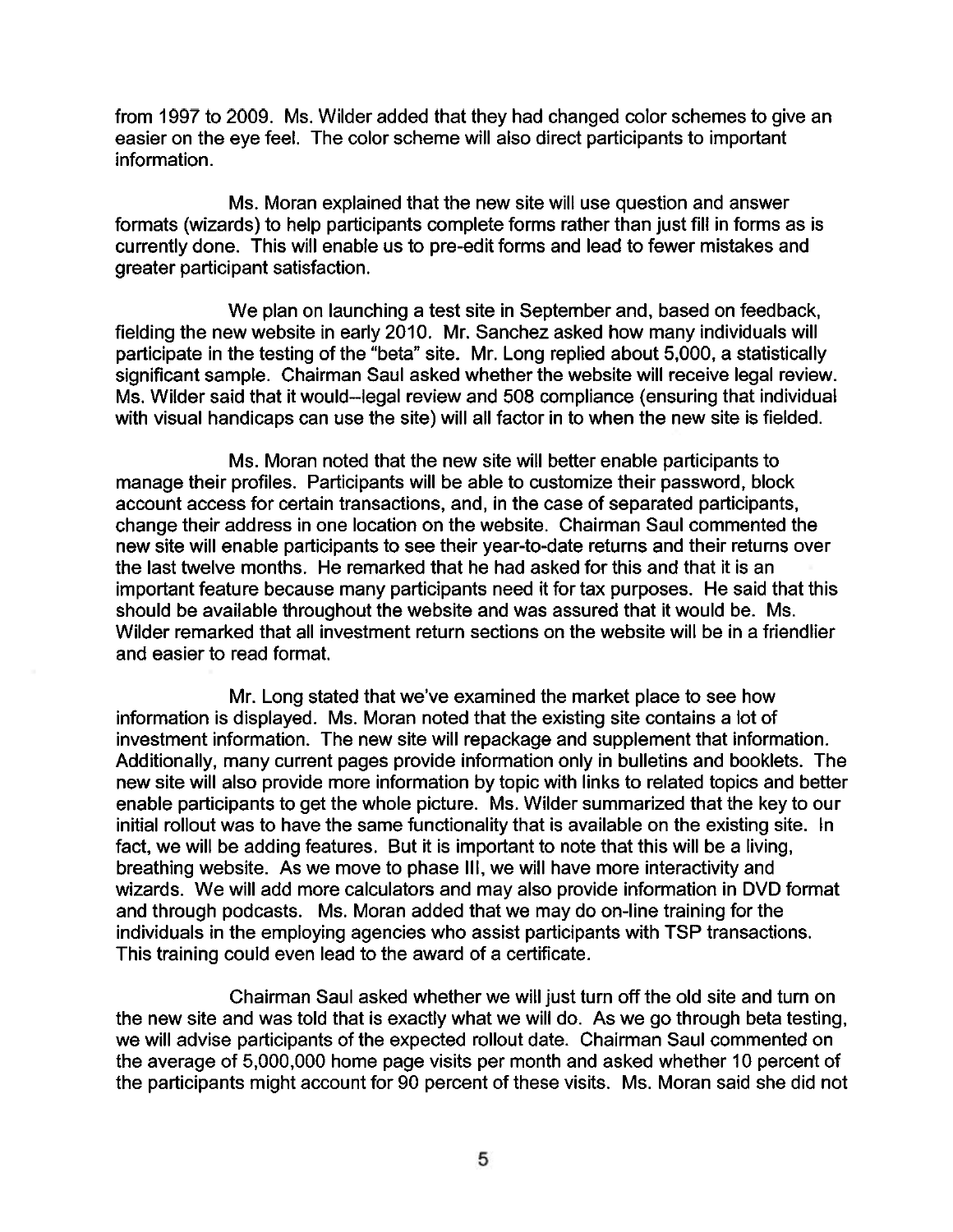think so. She had given a similar presentation to employing agency TSP representatives recently and all seemed excited. She reiterated that the vast majority of our interfund transfers and contribution allocations are done via the website. Mr. Long added that it is true that some participants do not use the website, but a large percentage of TSP participants use the website regularly. He thanked Ms. Moran and Ms. Wilder and said that he is very excited about the new website. He concluded by stating that we will always be working to make it an even better website.

#### 4. Mid-year Budget Review.

Mr. Petrick reviewed the May 8,2009 memorandum (attached), entitled "fiscal Year 2009 Mid-Year Budget Review." He stated that his presentation would not be as exciting as the website redesign presentation, but Chairman Saul said it would be, because it would show that the Agency was operating under budget. Mr. Petrick stated that the Agency had budgeted \$1 14.5 million for fiscal year 2009 and expected to expend \$1 12.2 million. Record keeping is the single biggest budget item and we expect to be over budget by \$400,000 which is very close to the budgeted amount of \$85.8 million. Mr. Long stated that he would view that as a bull's-eye. Expenditures for participant communications are in-line with the amount budgeted. We expect to be under budget by \$2.3 million for Agency staff because we either filled positions after the fiscal year started or still have vacancies in positions that were budgeted for. We expect that expenditures for other Agency operations will be at, or slightly below, the amount budgeted. The bottom line is that our projected expenditures are essentially ontrack with the amount budgeted.

Chairman Saul asked whether the \$1 12.3 million projected outlay included systems modernization and was told that it did. He then said that the systems modernization project was a three-year project and asked whether it would be completed in 2010. He was told that it would and that most of the expenditures on systems modernization would be made by September 30<sup>th</sup>. Chairman Saul then asked whether the chart on page 6 of the memorandum showing expenditures for hardware, software, and other items were one-time expenses or were on-going expenses. He was told that they were one-time expenses. He then asked how much of these expenditures were in 2008 and how much were in 2009 and was told approximately 50 percent each year. He added that these fixed expenditures mean that the cost of running the Agency in fiscal year 2009 is actually \$5 to \$6 million less than the amount projected to be spent. Mr. Whiting asked how often the Agency would need to upgrade its systems. Mr. Hagerty stated every three to five years, but the upgrades will not need to be of the magnitude expended on the systems modernization effort. Mr. Whiting stated that while these outlays are technically non-recurring, they were, in essence, recurring expenditures because of the need to upgrade. Mr. Long stated that we don't expect outlays for the systems to go down drastically because we will need greater capacity and upgrading security will be a continuing requirement. Chairman Saul asked whether adding a Roth feature to the TSP would require additional expenditures. Mr. Hagerty stated that it would increase expenditures for software and programming but it remains to be seen whether additional capacity or throughput will be required. Mr. Long stated